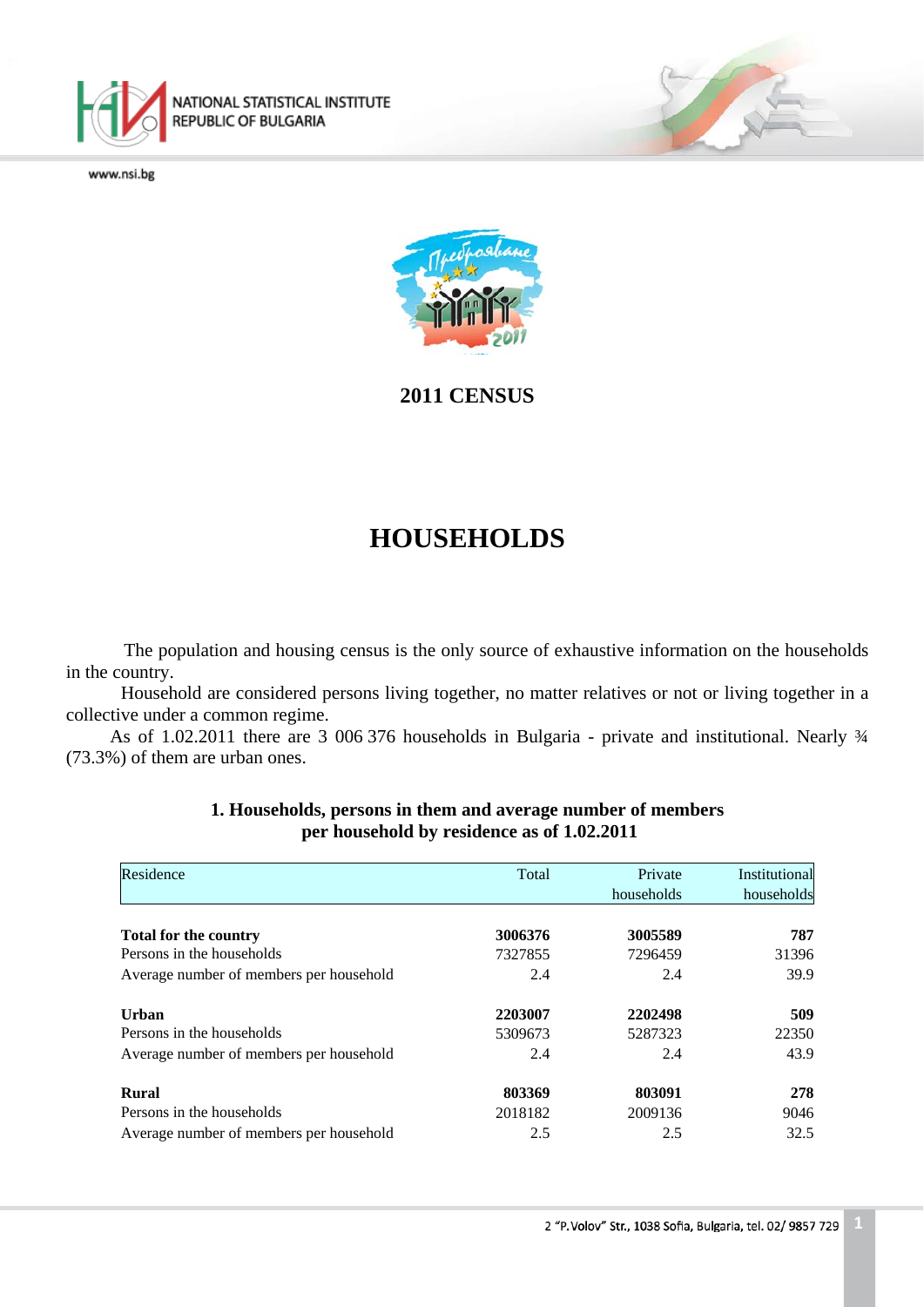

 $\frac{1}{\sqrt{2}}$ 

Private households are part of all the censuses after the Liberation and can be traced between the censuses.

A private household consists of two or more persons living in a dwelling or part of dwelling and sharing common budget, no matter relatives or not. One person living in a dwelling, separate room or part of room on his/her own budget also is considered a household.

The institutional households, as well as the number and persons living in them are observed up to 1946. During the next five censuses, only persons living in such households are observed. Following the UN and Eurostat recommendations, the institutional households are once again included in the census programme in 2001, thus creating possibility to trace the changes occurred in their number and average size between the last two censuses (2001 and 2011).

An institutional household consists of persons permanently living in a collective, having common budget and respecting a common regime. Members of institutional households are considered persons living in boarding-houses, convalescent homes, homes for medico-social cares for children, social homes, monasteries, penal institutions, institutions for temporary stay of homeless and other.

# **PRIVATE HOUSEHOLDS**[1](#page-0-0)

Since the beginning of the  $20<sup>th</sup>$  century the number of households has increased 4.5 times and the population living in them - 2 times.

The average size of household decreases from 5.6 persons in 1900 to 2.4 persons in 2011. In urban areas the decrease registered is from 4.4 to 2.4 persons. More considerable decrease is observed in rural areas - from 6.0 persons in 1900 to 2.5 persons during the last census.

Dynamics of the households' number, size and structure is determined by number of demographic and social-economic factors. The demographic factors (changes in population number, fertility and mortality, number of marriages and divorces, population age structure, etc.) directly influence the changes in the households' number and structure. There are migration processes observed after the 1985 census, caused by number of social-economic factors. As a result, changes are observed mainly in the households' structure.

 Decrease of the rural population after 1946 due to the internal migration influences the share of rural households. In 1900 the rural households represent 75.4% of the country households. The respective share of rural households in 1956 is 59.5%, and as of 1.02.2011 - 26.7%.

 $1$  Hereafter the term "private household" is replaced by "household". Where the information concerns the institutional households it is explicitly pointed.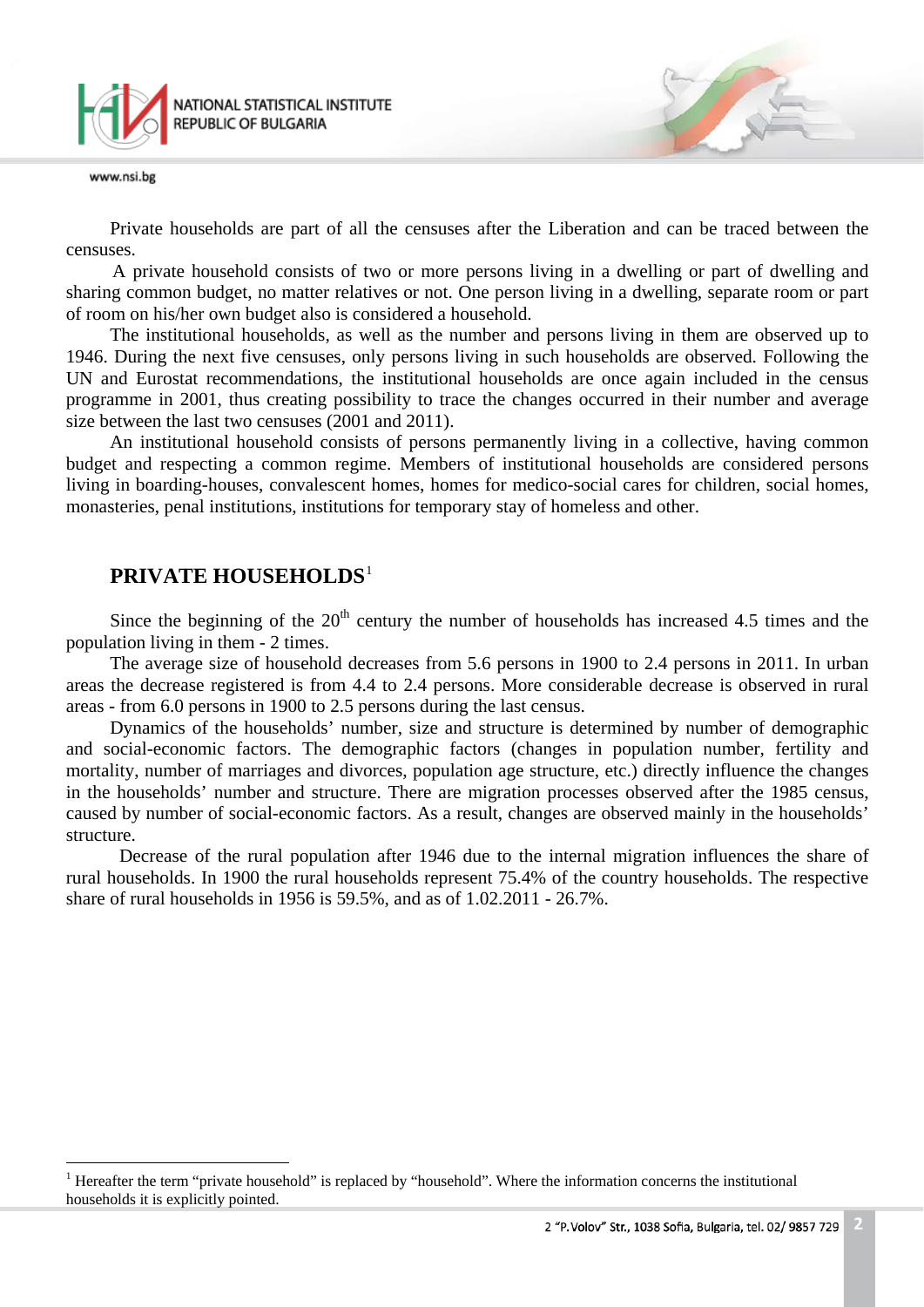



**Figure 1. Households by residence and census years**

There are some differences in the changes of households' number by districts. These are due to the districts peculiarities connected mainly to: the demographic processes intensity - fertility and mortality, the size and direction of migration flows - internal and external, as well as to the differences in their economic development.

Within the period 2001 - 2011 the households number decreases in 21 districts. Most considerable decrease is observed in districts Vratsa - 13 320 and Montana - 8 550 households less. The households' number increases in 7 districts. Most considerable increase is observed in districts Sofia cap. and Varna - 112 745 and 22 444 households respectively.

The households number increases by 83 702 between the last two censuses and the population number decreases by 564 331 persons. The increasing number of households in parallel to the decreasing population number shows that the process of fragmentation of households continue and leads to increase of the number of one and two-person households on the behalf of multi-person households. More than half (59.2%) of the households in Bulgaria in 2011 are one or two-person households.

Data show more considerable absolute and relative increase of the one-person households. Their number increases from 662 853 in 2001 to 925 385 in 2011. The share of one-person households for the same period increases by 8.1 percentage points (from 22.7% to 30.8%).

Highest is the share of one-person households in districts Veliko Tarnovo - 38.6% and Sofia cap. - 36.5%, and lowest in district Kardzhali - 22.4%.

Two-person households are 853 735, or 28.4% of the total households number. Between the last two censuses the number of two-person households increases by 22 932.

Within the period 2001 - 2011 the three-person households decrease by 22 577 and at present their number is 606 613. These households represent 20.2% of the total households' number.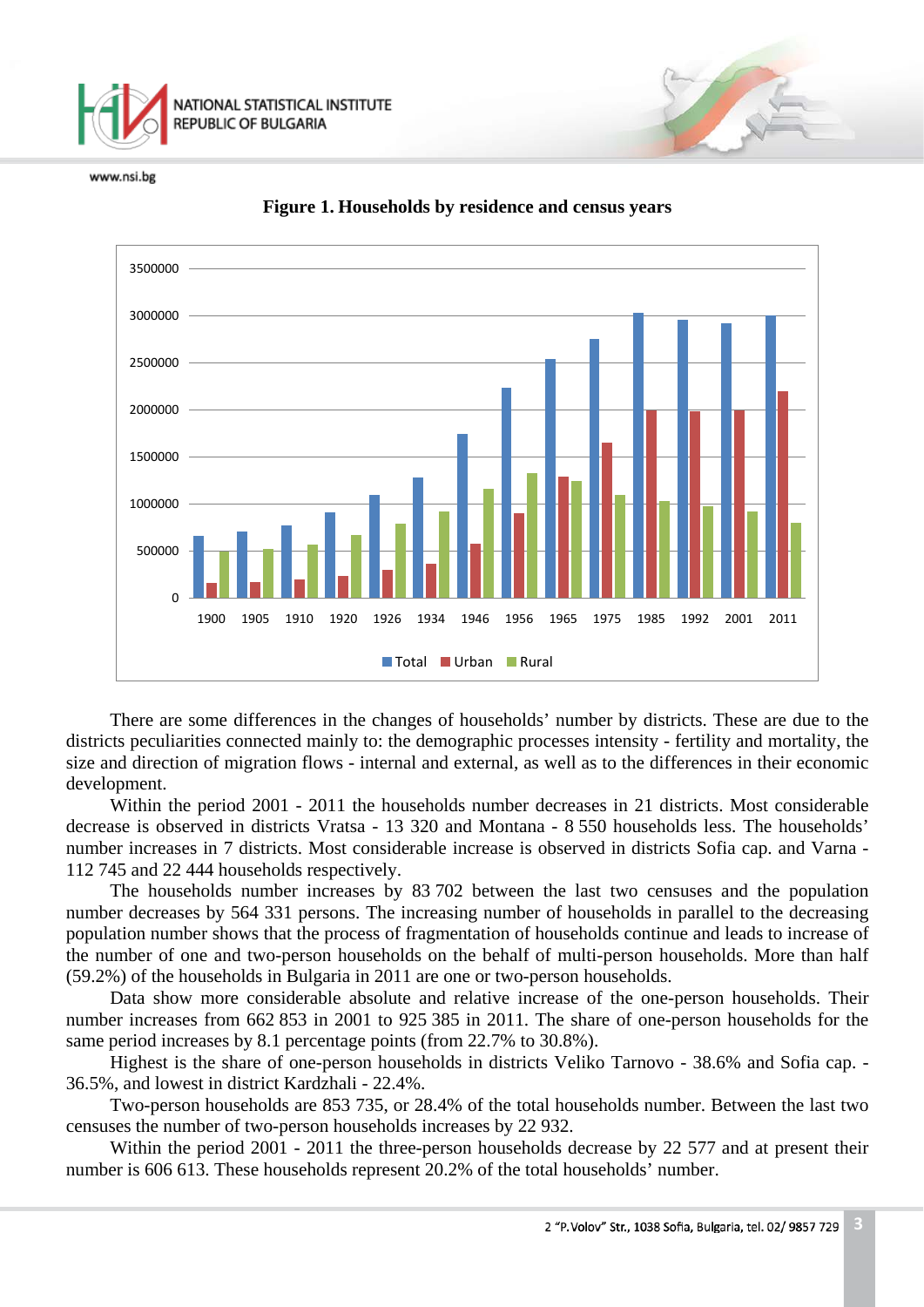

Absolute and relative decrease is observed for all four and more-person households. Their share decreases between the last two censuses by 6.7 percentage points.





Highest share of multi-person households during the last census is observed in districts Kardzhali (29.8%) and Blagoevgrad (28.1%).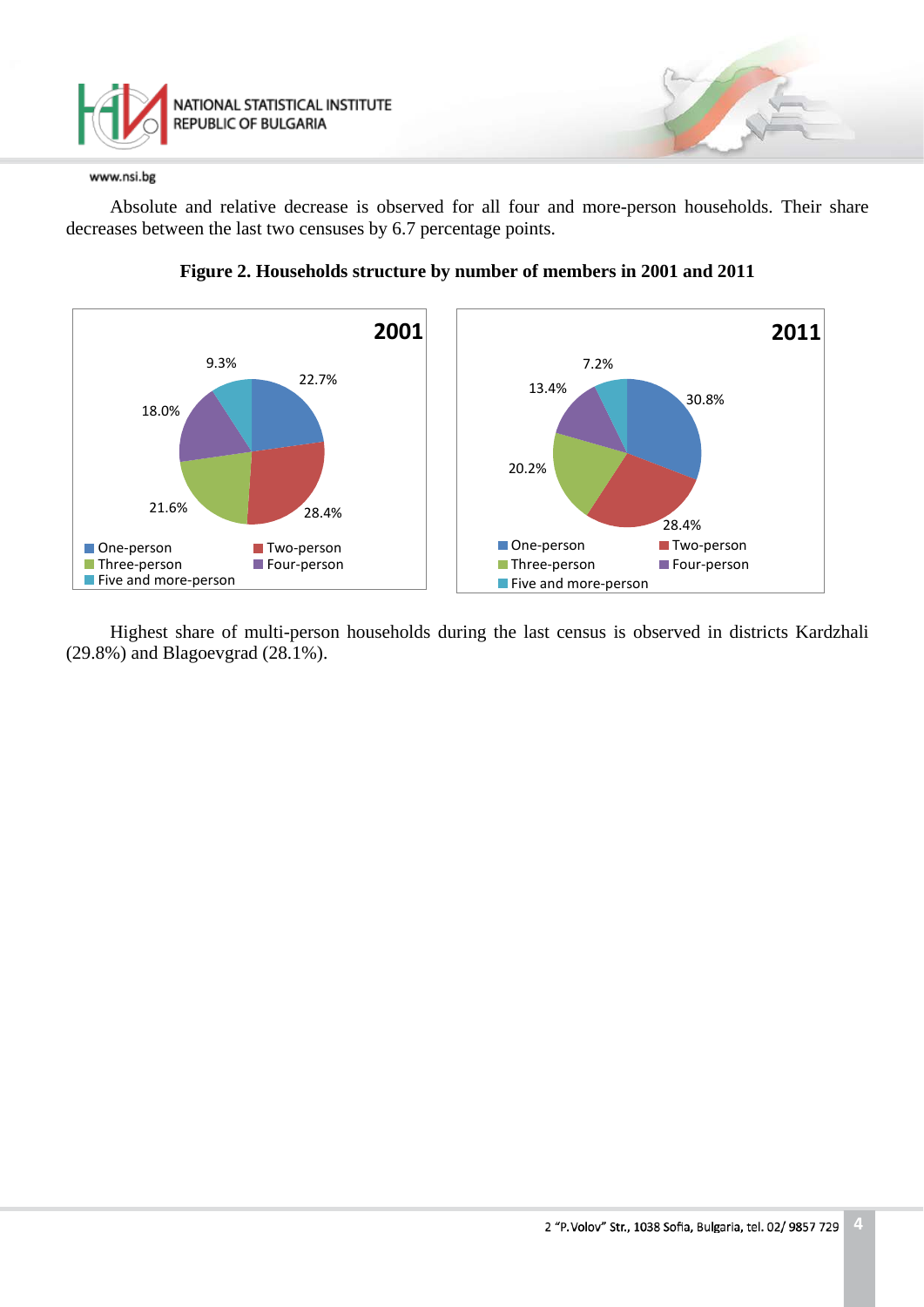

 $\Gamma$ 

| Total          | 30.8 |      | 28.4 | 20.2 |      | 13.4 | 7.3         |
|----------------|------|------|------|------|------|------|-------------|
| Blagoevgrad    | 25.7 | 25.8 |      | 20.5 |      | 17.5 | 10.6        |
| <b>Burgas</b>  | 27.7 |      | 28.8 | 21.7 |      | 15.4 | 6.3         |
| Varna          | 30.6 |      | 27.7 | 21.2 |      | 14.2 | 6.4         |
| Veliko Tarnovo | 38.6 |      | 26.6 |      | 17.5 | 10.9 | 6.5         |
| Vidin          | 34.4 |      | 31.4 |      | 17.8 | 9.7  | 6.7         |
| Vratsa         | 31.2 |      | 30.1 | 19.1 |      | 12.2 | 7.4         |
| Gabrovo        | 33.5 |      | 31.4 |      | 19.9 |      | 10.6<br>4.6 |
| Dobrich        | 26.7 |      | 29.5 | 20.8 |      | 14.1 | 8.9         |
| Kardzhali      | 22.4 | 26.8 |      | 20.9 | 17.0 |      | 12.8        |
| Kyustendil     | 31.9 |      | 31.2 |      | 19.4 | 12.0 | 5.6         |
| Lovech         | 32.4 |      | 31.6 |      | 18.0 | 11.5 | 6.5         |
| Montana        | 33.1 |      | 30.6 |      | 17.6 | 11.0 | 7.7         |
| Pazardzhik     | 25.9 |      | 27.6 | 20.4 |      | 15.4 | 10.7        |
| Pernik         | 30.4 |      | 30.8 |      | 21.3 | 12.2 | $\vert$ 5.2 |
| Pleven         | 31.2 |      | 30.9 | 18.5 |      | 11.4 | 8.1         |
| Plovdiv        | 28.1 |      | 27.5 | 21.1 |      | 14.4 | 8.9         |
| Razgrad        | 26.7 |      | 27.9 | 19.3 |      | 14.9 | 11.2        |
| Ruse           | 31.1 |      | 29.6 | 20.4 |      | 12.3 | 6.6         |
| Silistra       | 26.7 |      | 29.6 | 18.8 |      | 13.1 | 11.8        |
| Sliven         | 27.0 |      | 28.5 | 19.3 |      | 14.2 | 11.0        |
| Smolyan        | 26.1 |      | 31.8 | 21.7 |      | 15.0 | 5.4         |
| Sofia          | 29.4 |      | 28.9 | 19.4 |      | 14.3 | 7.9         |
| Sofia cap.     | 36.5 |      | 26.1 |      | 20.7 | 12.4 | 4.3         |
| Stara Zagora   | 29.4 |      | 30.2 | 20.8 |      | 12.6 | 7.0         |
| Targovishte    | 28.9 |      | 28.9 | 19.2 |      | 13.9 | 9.1         |
| Haskovo        | 27.2 |      | 29.4 | 20.5 |      | 13.9 | 9.0         |
| Shumen         | 29.8 |      | 28.2 | 19.6 |      | 14.0 | 8.3         |
| Yambol         | 30.7 |      | 32.2 |      | 18.6 | 11.4 | 7.1         |
| 0%             | 20%  |      | 40%  | 60%  | 80%  |      | 100%        |

# **Figure 3. Households structure by number of members per household and by districts**

Ø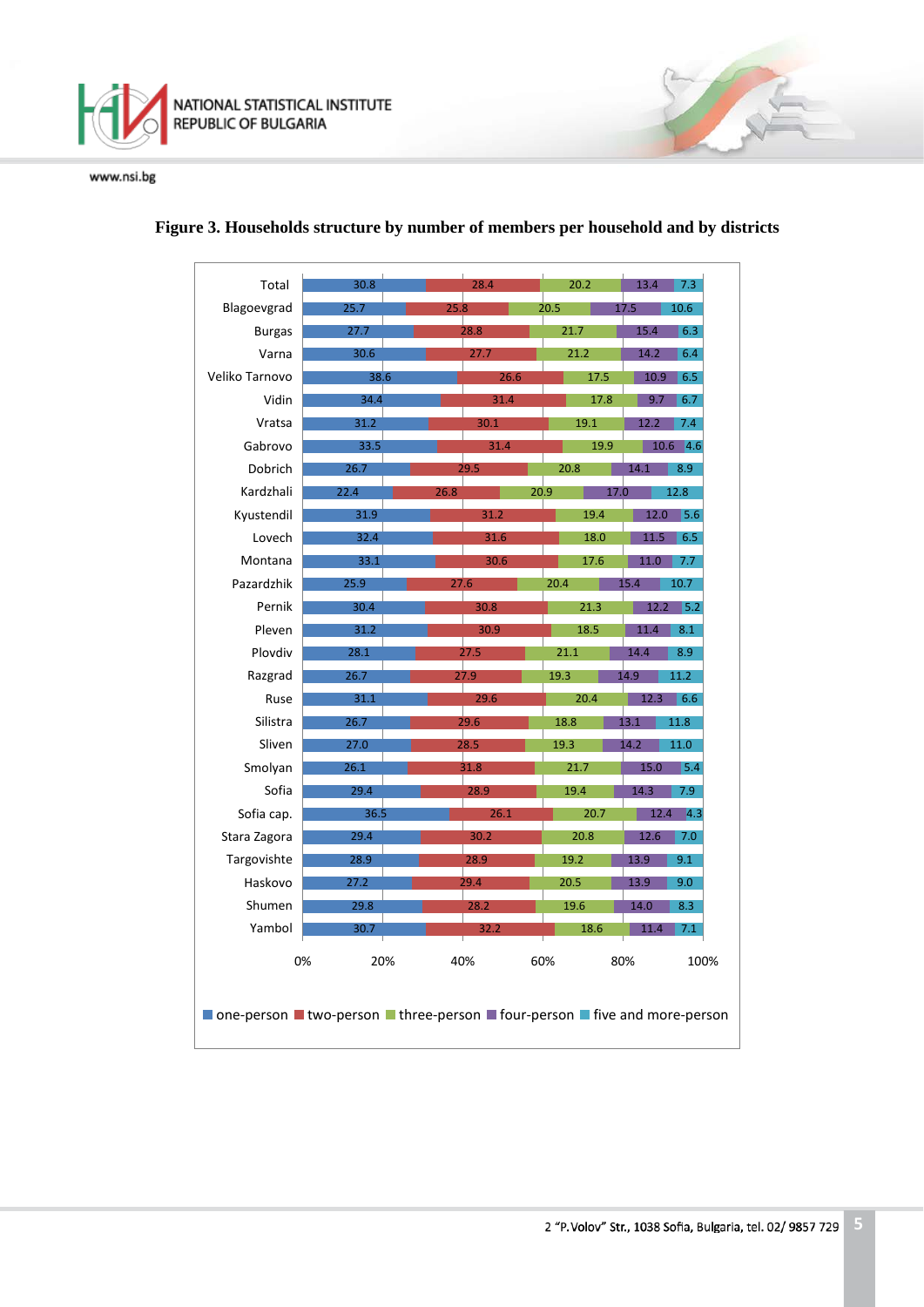

The tendency of increase of the absolute number and share of households without children under 16 years of age continue between the last two censuses. Population ageing and connected to it decrease and ageing of the fertile contingent, the influence of number of economic factors and migration processes influence negatively the structure of households by number of children under 16 years of age. For ten-year period, the number of households without children under 16 years increases by 211 136. The number of households with children under 16 years of age decreases by 127 434. 75.5% of the country households (74.8% in urban areas and 77.5% in rural) have no children under 16 years in 2011.

|                                   |              |       |       | (Percent)    |  |
|-----------------------------------|--------------|-------|-------|--------------|--|
| Residence                         | Census years |       |       |              |  |
| Number of children under 16 years | 1985         | 1992  | 2001  | 2011         |  |
|                                   |              |       |       |              |  |
| <b>Total for the country</b>      | 100.0        | 100.0 | 100.0 | <b>100.0</b> |  |
| Without children                  | 59.2         | 64.2  | 70.5  | 75.5         |  |
| One child                         | 19.4         | 18.1  | 18.0  | 15.6         |  |
| Two children                      | 18.1         | 15.1  | 10.0  | 7.5          |  |
| Three children                    | 2.5          | 2.0   | 1.1   | 1.0          |  |
| Four children and more            | 0.8          | 0.6   | 0.4   | 0.5          |  |
| Urban                             | 100.0        | 100.0 | 100.0 | 100.0        |  |
| Without children                  | 55.5         | 60.6  | 68.0  | 74.8         |  |
| One child                         | 22.3         | 21.0  | 20.7  | 16.8         |  |
| Two children                      | 19.7         | 16.3  | 10.1  | 7.3          |  |
| Three children                    | 1.9          | 1.6   | 0.9   | 0.7          |  |
| Four children and more            | 0.6          | 0.5   | 0.3   | 0.3          |  |
| <b>Rural</b>                      | 100.0        | 100.0 | 100.0 | 100.0        |  |
| Without children                  | 66.2         | 71.5  | 75.9  | 77.5         |  |
| One child                         | 13.7         | 12.1  | 12.3  | 12.2         |  |
| Two children                      | 15.0         | 12.7  | 9.6   | 7.9          |  |
| Three children                    | 3.7          | 2.7   | 1.6   | 1.5          |  |
| Four children and more            | 1.4          | 1.0   | 0.6   | 0.8          |  |

### **2. Households structure by residence, number of children under 16 years of age and census years**

The peculiarities of county districts define the differences between them in respect the indicator "number of children under 16 years in the household". About 80% of the households in districts Gabrovo, Vidin and Veliko Tarnovo have no children under 16 years of age. Lowest is the share of these households in districts Kardzhali - 70.1% and Sliven - 71.3%.

Distribution of households by ethnic groups is done based on the answer of the household head. In 2 456 596 households (88.4%) the household head determine him/her-self to the Bulgarian ethnic group; in 203 517 households (7.3%) - to the Turkish ethnic group and in 86 385 households (3.1%) - to the Roma ethnic group. In 7.5% of the households, the household head did not answer to the question on ethnic group.

Households in which the household head belongs to the Bulgarian ethnic group consist mainly of one, two or three persons. More than half (52.1%) of the households in which the household head belongs to the Roma ethnic group are multi-person households - with four children and more.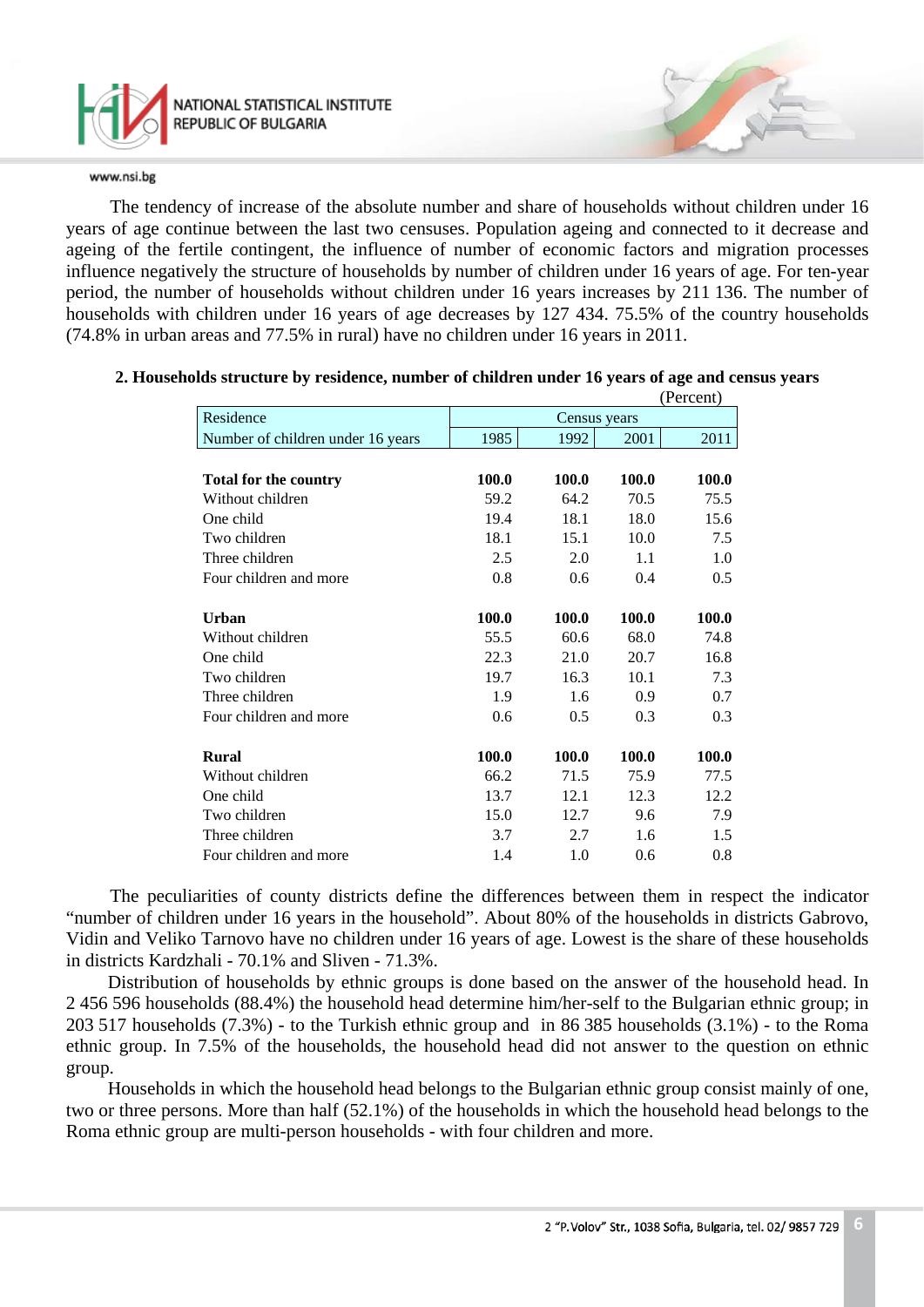



# **Figure 4. Households structure by the ethnic group declared by the household head and by number of members**

Highest is the share of households which head belongs to the Bulgarian ethnic group in districts Pernik (92.6%) and Kyustendil (91.8%), and lowest in district Kardzhali (30.3%). In the last, highest is the share of households which head belongs to the Turkish ethnic group.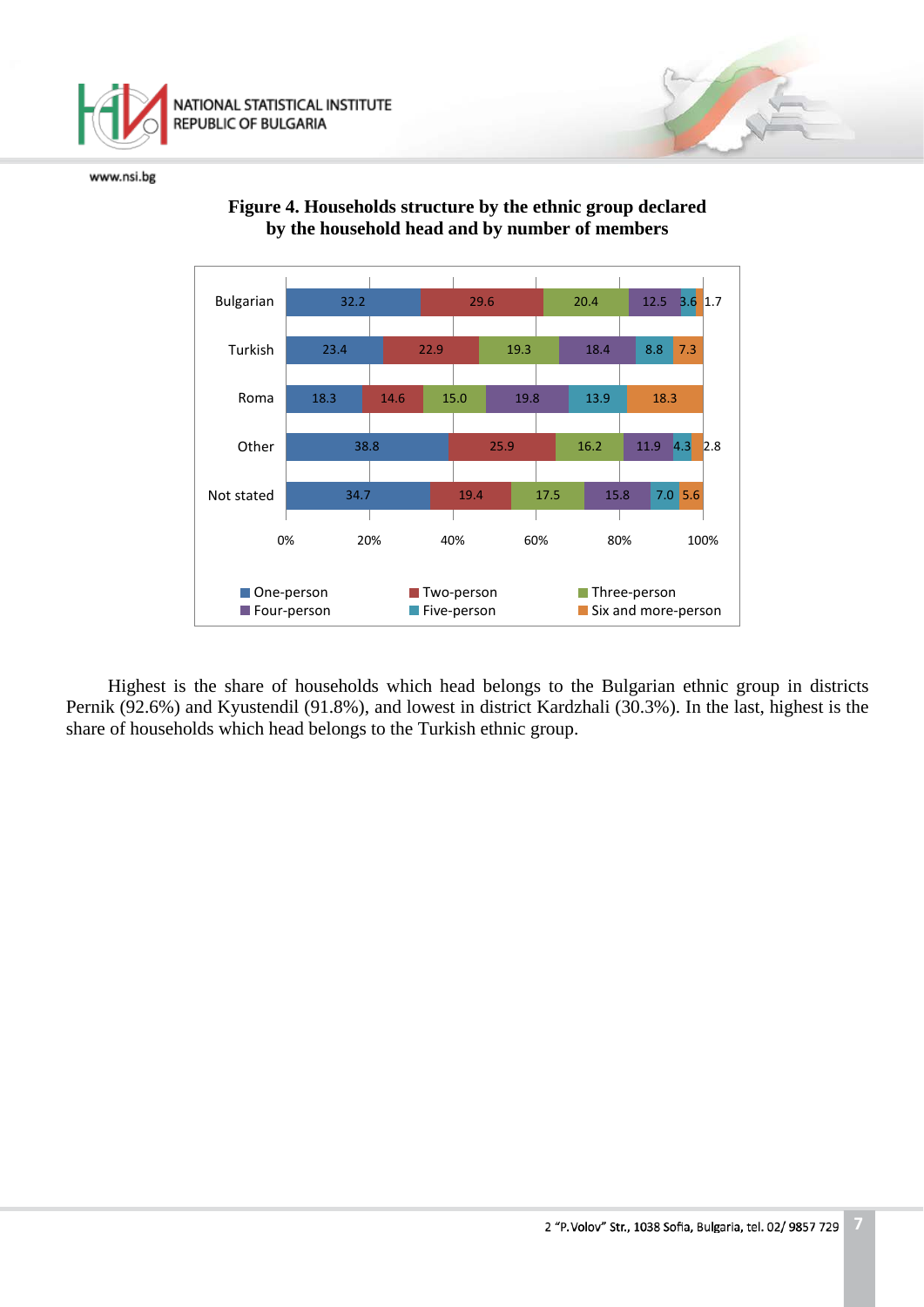



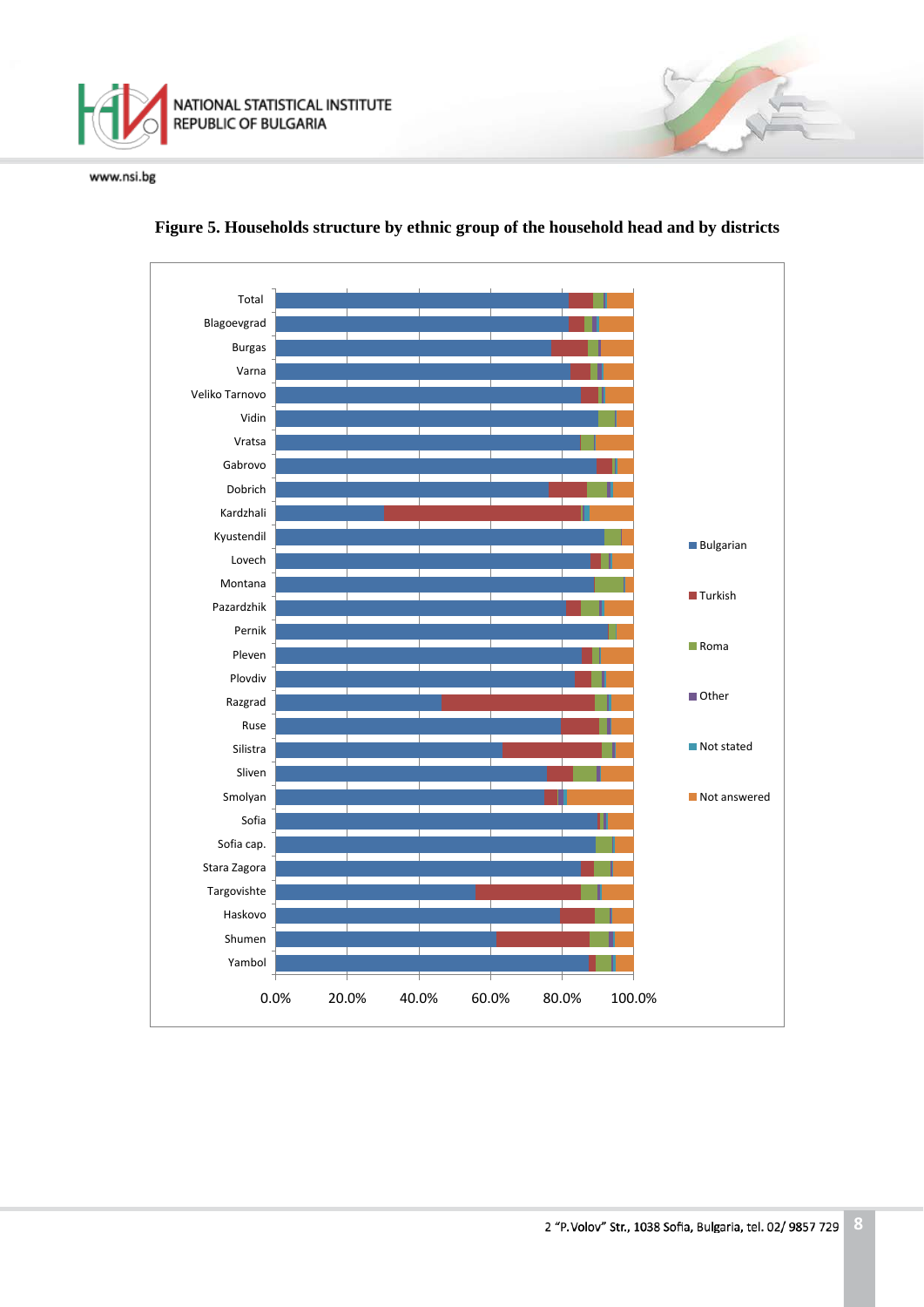

# **Institutional households**

As of 1.02.2011 there are 787 institutional households in Bulgaria with 31 397 persons living in them, which represents 0.7% of the country population. The average number of persons living in such households is 39.9. In urban areas are situated 57.7% of the institutional households and 71.3% of persons living in institutional households.

Within the period 2001- 2011 the number of institutional households decreases by 5.0% fully due to the closure of 1/5 of the rural institutional households. At the same time, the number of institutional households in urban areas increases by 31.

Persons living in institutional households decrease between the last two censuses by 24 303. The decrease in urban areas is by 17 382, and in rural - by 6 921 persons.

The average number of members per institutional household varies according to the household type. Highest (61.1 persons) is the average number of persons living in "other" institutional households - penal institutions, shelters for waifs and strays, protected homes, etc. Lowest number of members (5.4) is registered in the religious institutional households, main parts of which are monasteries.

|                              | 2001  |            |                | 2011  |                |                |
|------------------------------|-------|------------|----------------|-------|----------------|----------------|
| Types of institutional       |       | persons in | average number |       |                | average number |
| households                   |       | the        | of             |       | persons in the | of             |
| Residence                    | total | households | members per    | total | households     | members per    |
|                              |       |            | household      |       |                | household      |
| <b>Total for the country</b> | 828   | 55699      | 67.3           | 787   | 31396          | 39.9           |
| Educational                  | 437   | 27866      | 63.8           | 145   | 5210           | 35.9           |
| Health                       | 173   | 12454      | 72             | 248   | 9391           | 37.9           |
| Homes for elderly            | 72    | 5051       | 70.2           | 154   | 6189           | 40.2           |
| Religious                    | 76    | 427        | 5.6            | 73    | 395            | 5.4            |
| Other                        | 70    | 9901       | 141.4          | 167   | 10211          | 61.1           |
| <b>Urban</b>                 | 478   | 39732      | 83.1           | 509   | 22350          | 43.9           |
| Educational                  | 267   | 19910      | 74.6           | 103   | 3722           | 36.1           |
| Health                       | 75    | 6249       | 83.3           | 142   | 4370           | 30.8           |
| Homes for elderly            | 46    | 3889       | 84.5           | 97    | 4543           | 46.8           |
| Religious                    | 31    | 172        | 5.5            | 27    | 230            | 8.5            |
| Other                        | 59    | 9512       | 161.2          | 140   | 9485           | 67.8           |
| <b>Rural</b>                 | 350   | 15967      | 45.6           | 278   | 9046           | 32.5           |
| Educational                  | 170   | 7956       | 46.8           | 42    | 1488           | 35.4           |
| Health                       | 98    | 6205       | 63.3           | 106   | 5021           | 47.4           |
| Homes for elderly            | 26    | 1162       | 44.7           | 57    | 1646           | 28.9           |
| Religious                    | 45    | 255        | 5.7            | 46    | 165            | 3.6            |
| Other                        | 11    | 389        | 35.4           | 27    | 726            | 26.9           |

**3. Institutional households by residence and household type**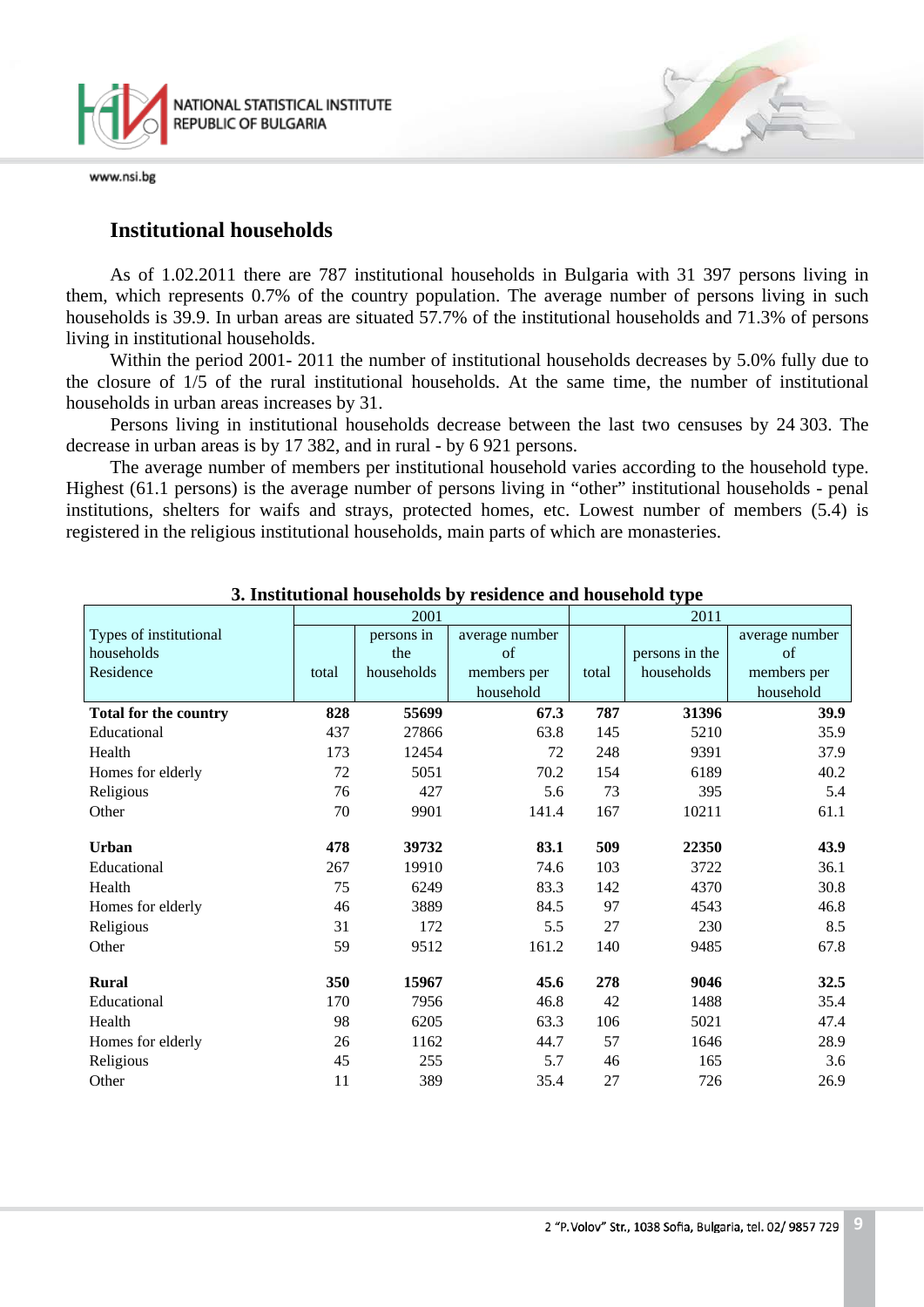

Considerable changes are observed in the different types of institutional households between the last two censuses. The share of educational households decreases sharply from 52.8% in 2001 to 18.4% in 2011. The number of religious households also decreases within the same period. The number of the rest types of institutional households increases.

*Publication of detailed information on the households in Bulgaria is forthcoming. Data for the country, by districts, municipalities and settlements will be published in Volume 1 "Population", book 4 "Households", as well as in the 28 books of volume III "Districts".* 

Data on Households is published at the NSI web site, section 2011 Census: <http://www.nsi.bg/census2011/pageen2.php?p2=179&sp2=219>